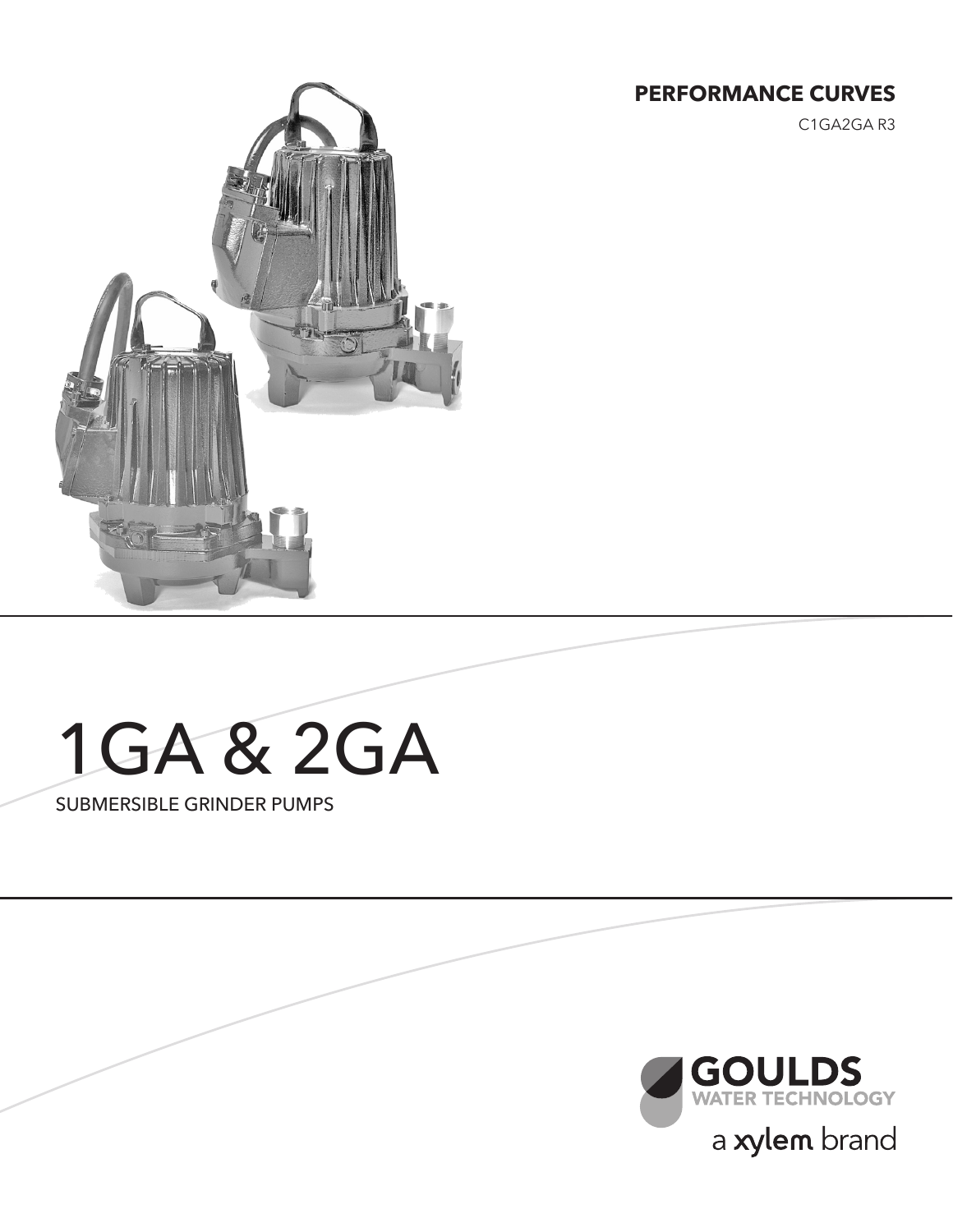### Goulds Water Technology

#### **1Ø Composite Curves**



| <b>Impeller Code</b> | <b>Order Number</b> | НP  |
|----------------------|---------------------|-----|
|                      | 2GA31J1FD           | 9.4 |
| G                    | 1GA81H1GD           | 5.4 |
|                      | 1GA71G1HD           |     |
|                      | 2GA31J1JD           | 9.4 |
|                      | 2GA81H1KD           | 5.4 |
|                      | 1GA71G1LD           |     |

| Customer______________<br>Pump Item______________ |                                        |
|---------------------------------------------------|----------------------------------------|
|                                                   | Condition of Service Impeller Diameter |
| Certified for:                                    | Approval $\Box$                        |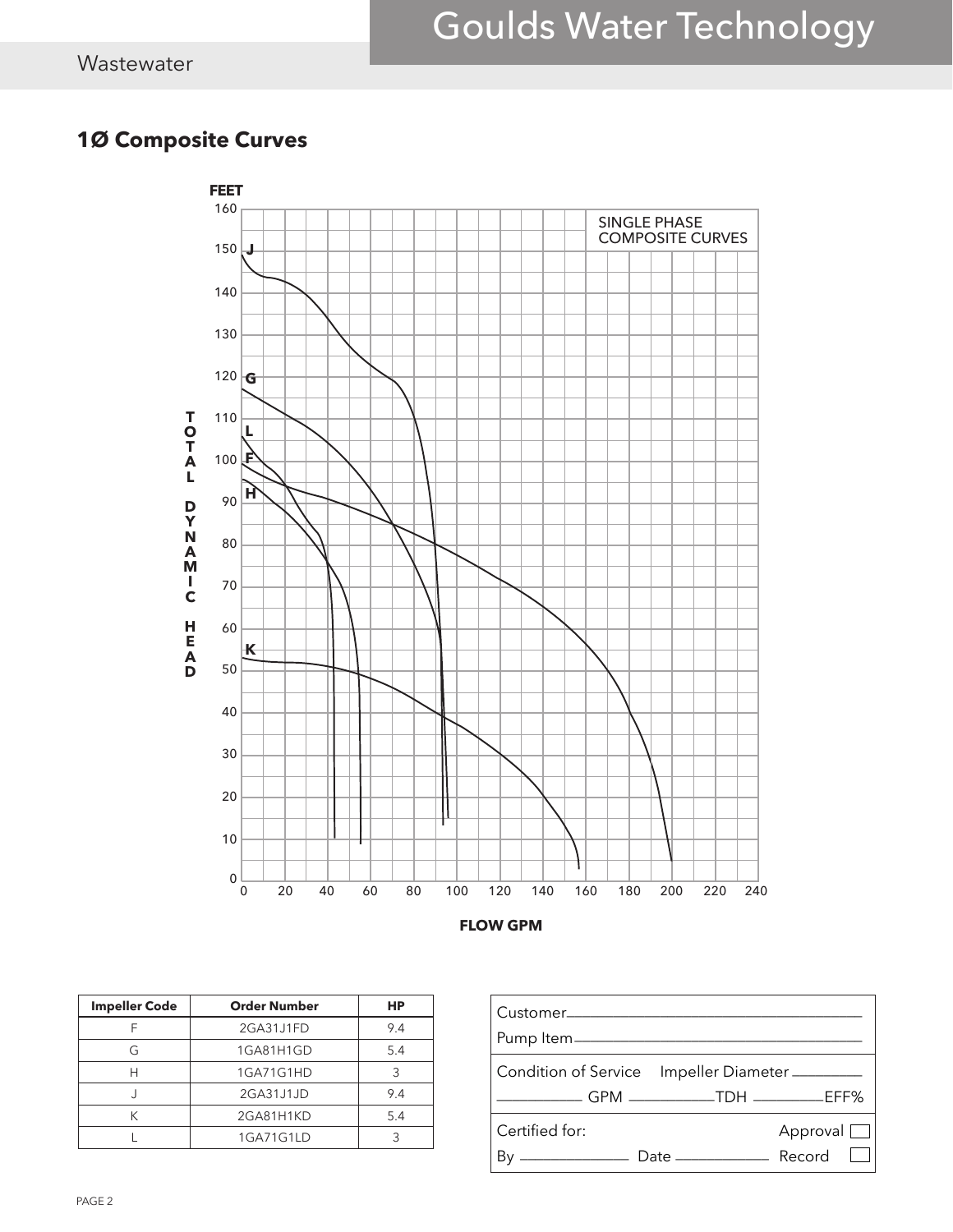### Goulds Water Technology

#### **3Ø Composite Curves**



| <b>Impeller Code</b> | <b>Order Number</b> | НP |
|----------------------|---------------------|----|
|                      | 2GA-1K-AD           |    |
|                      | $1GA-1J-BD$         |    |
| ◠                    | 1GA-1H-CD           |    |
|                      | 2GA-1K-DD           |    |
|                      | $2GA-1J-ED$         |    |

| Customer______________                                                    |                 |  |
|---------------------------------------------------------------------------|-----------------|--|
| Condition of Service Impeller Diameter                                    |                 |  |
| Certified for:<br><u>__________</u> ______ Date __________________ Record | Approval $\Box$ |  |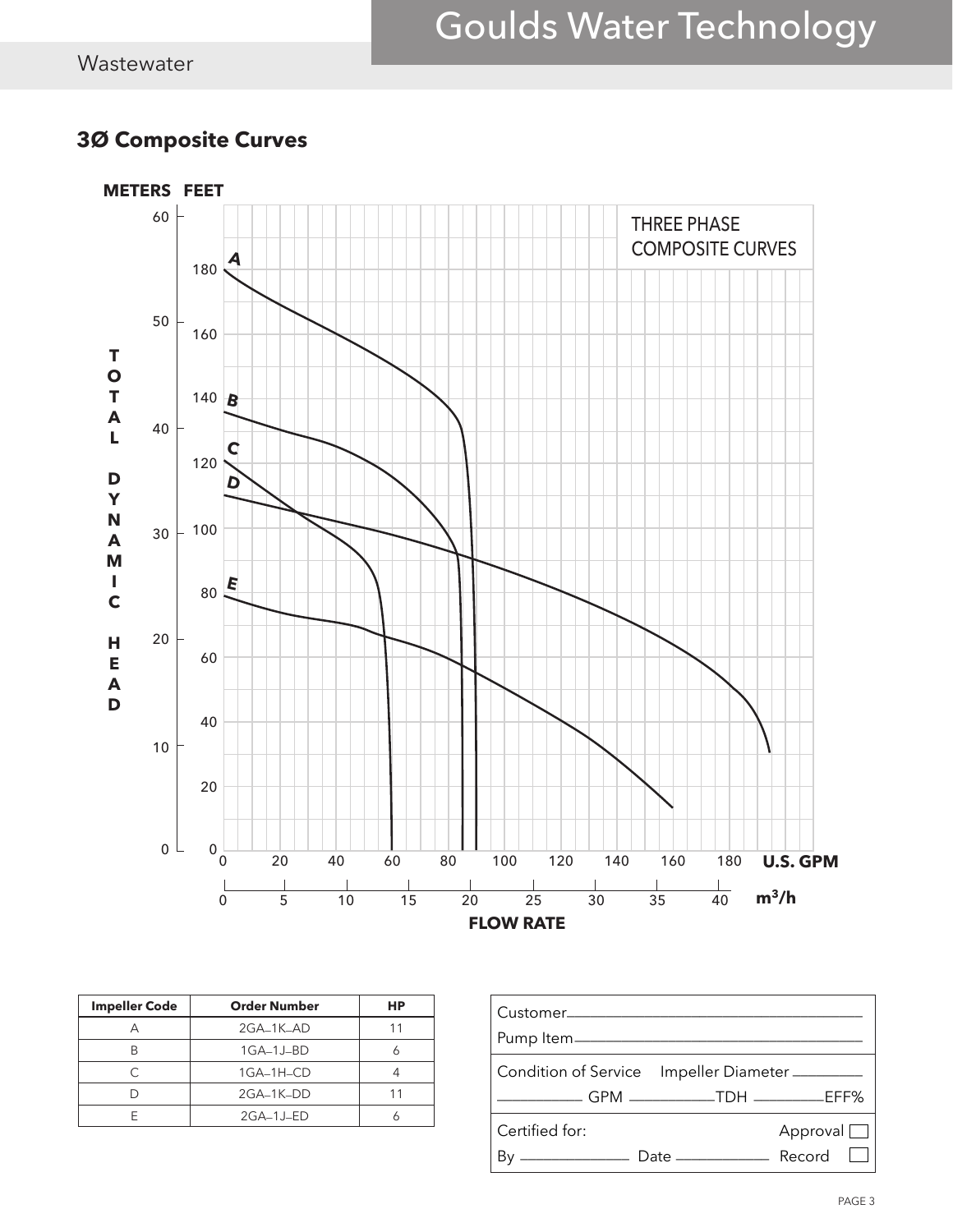

#### **1GA 3 HP Single Phase "H" Curve**



- $L = L$  imited to intermittent duty below this point
- $C =$  Cavitation limit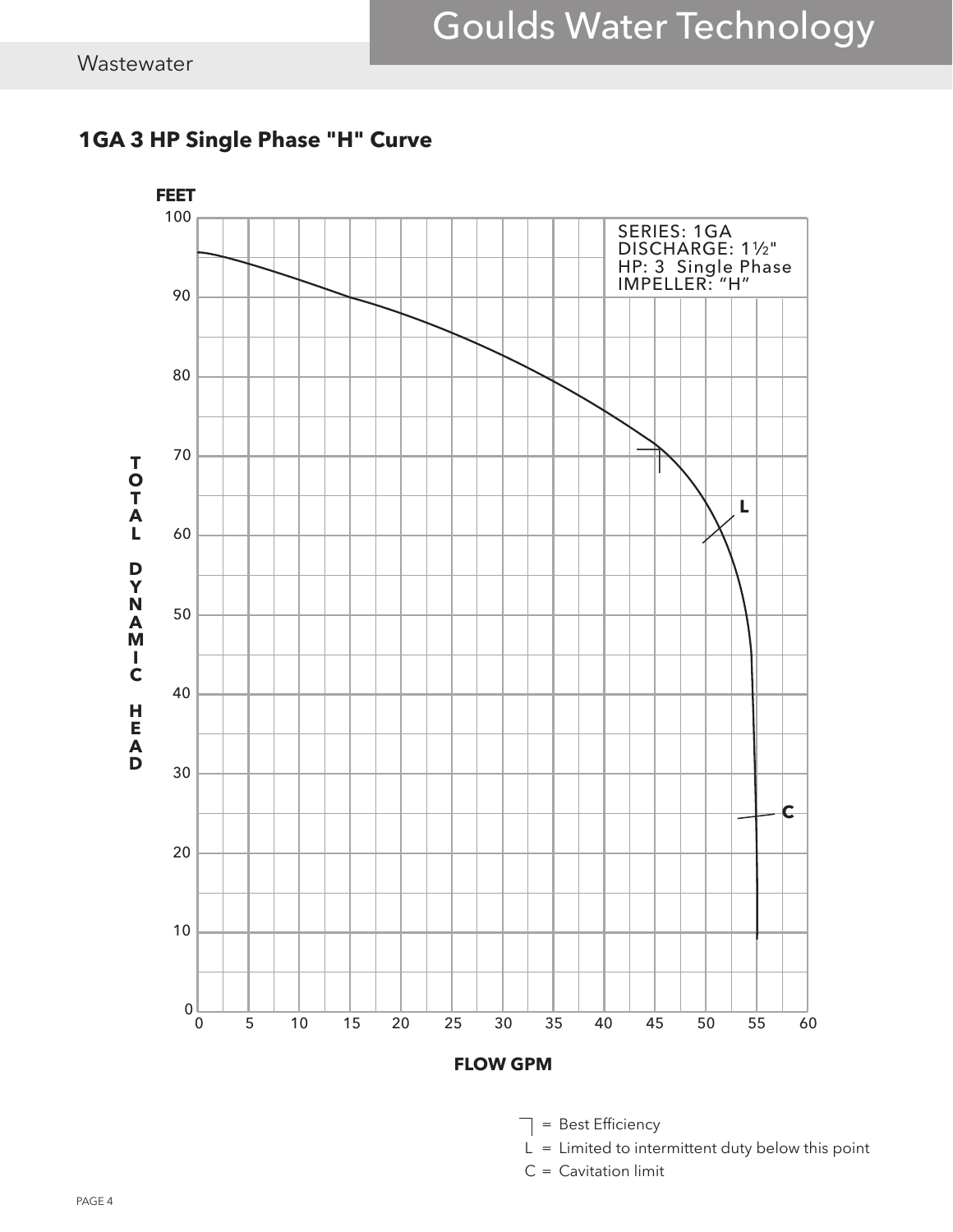

#### **1GA 3 HP Single Phase "L" Curve**



- $L = L$  imited to intermittent duty below this point
- $C =$  Cavitation limit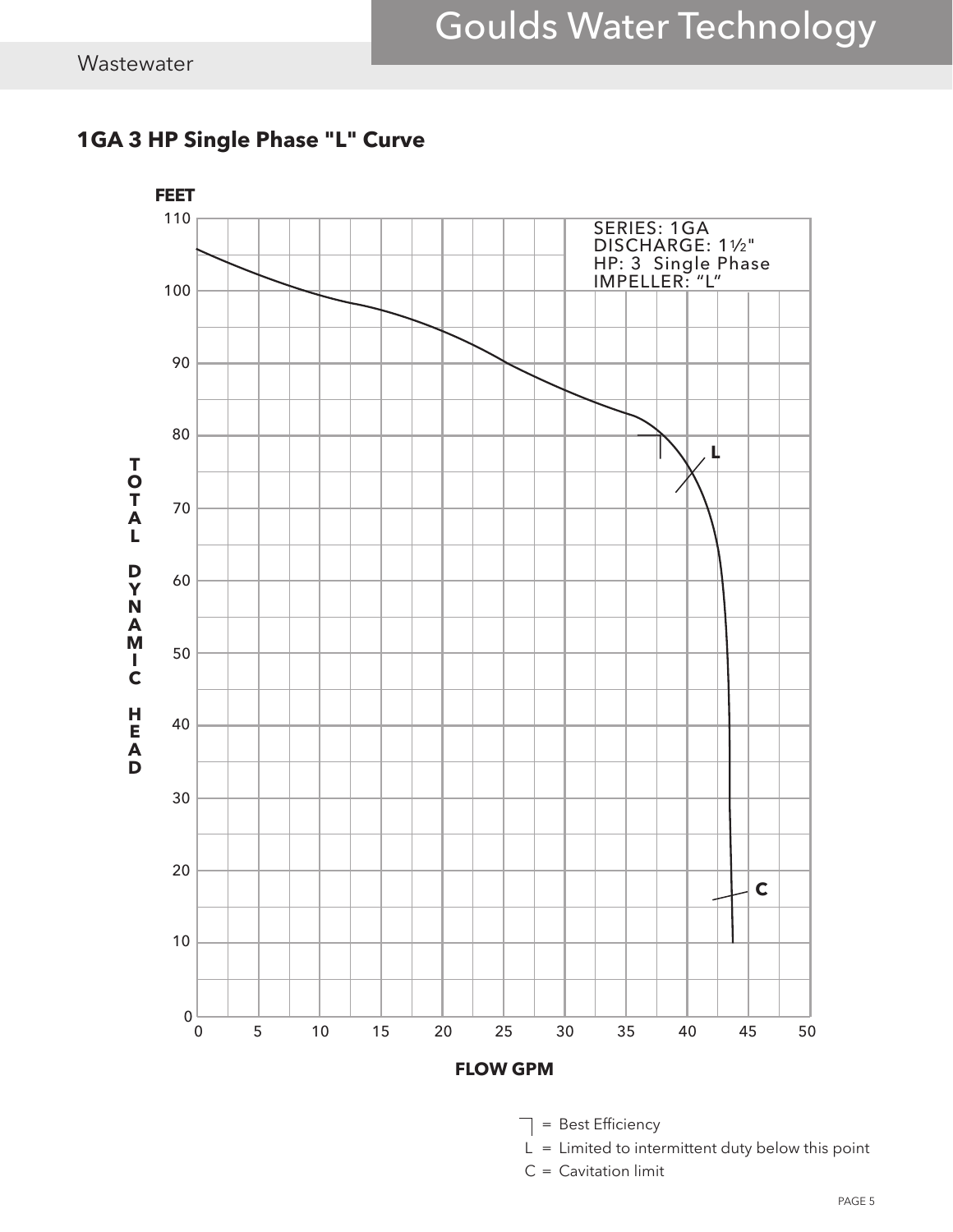



 $\Box$  = Best Efficiency

 $L = L$  imited to intermittent duty below this point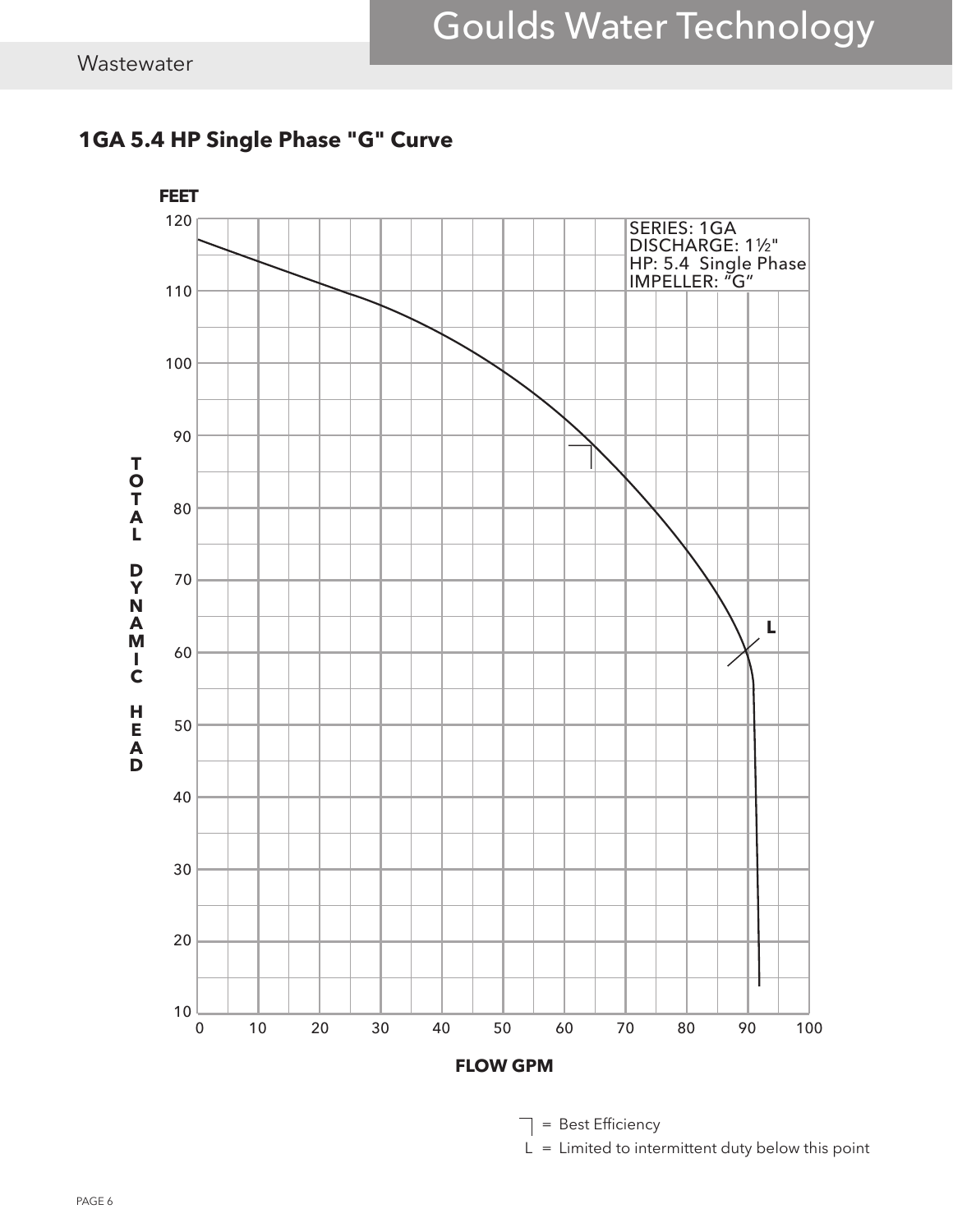

#### **2GA 5.4 HP Single Phase "K" Curve**

= Best Efficiency ┱

 $L = L$  imited to intermittent duty below this point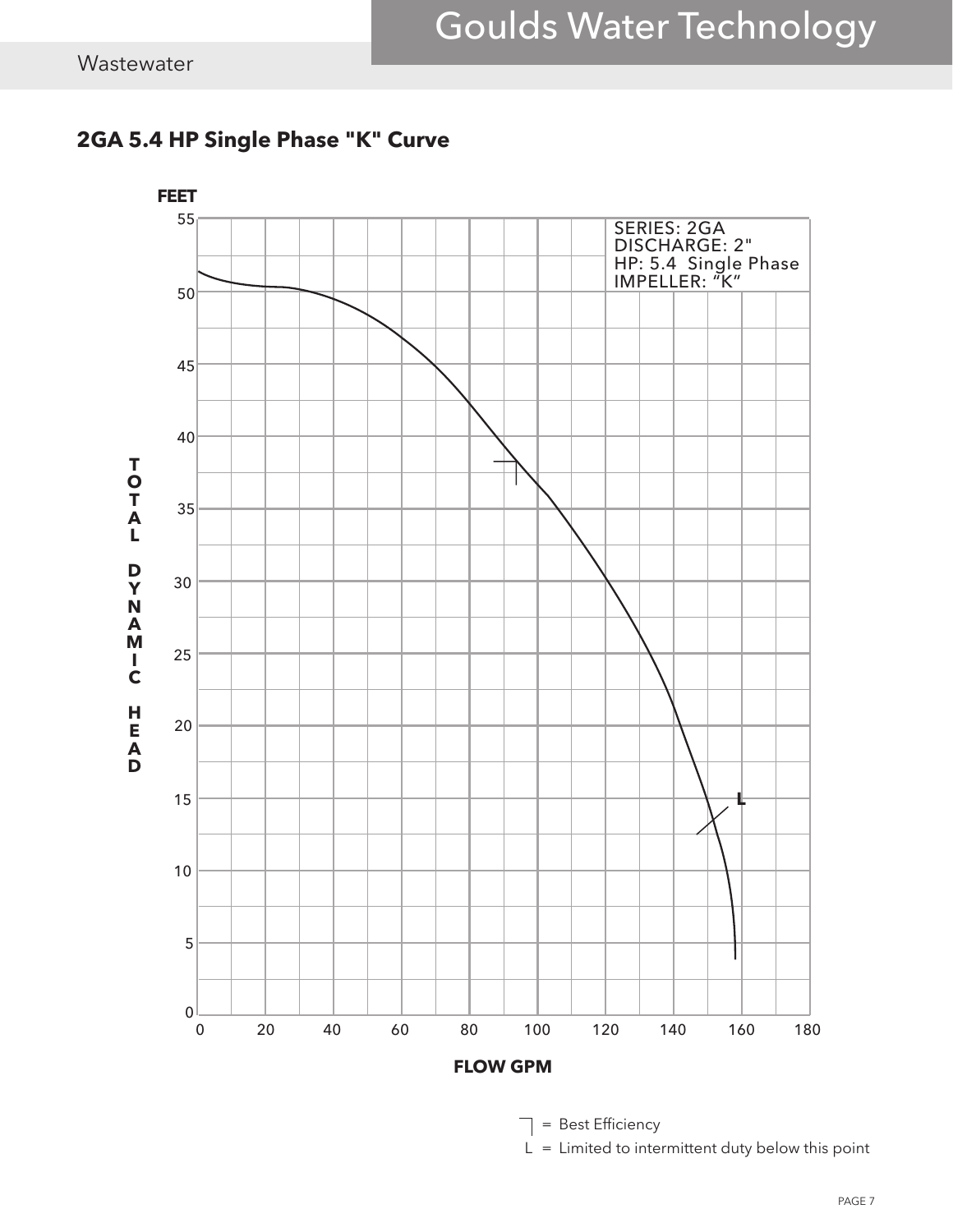

#### **2GA 9.4 HP Single Phase "F" Curve**

 $\Box$  = Best Efficiency

 $L = L$  imited to intermittent duty below this point

S = Risk of sedimentation at velocity below 2 ft./sec.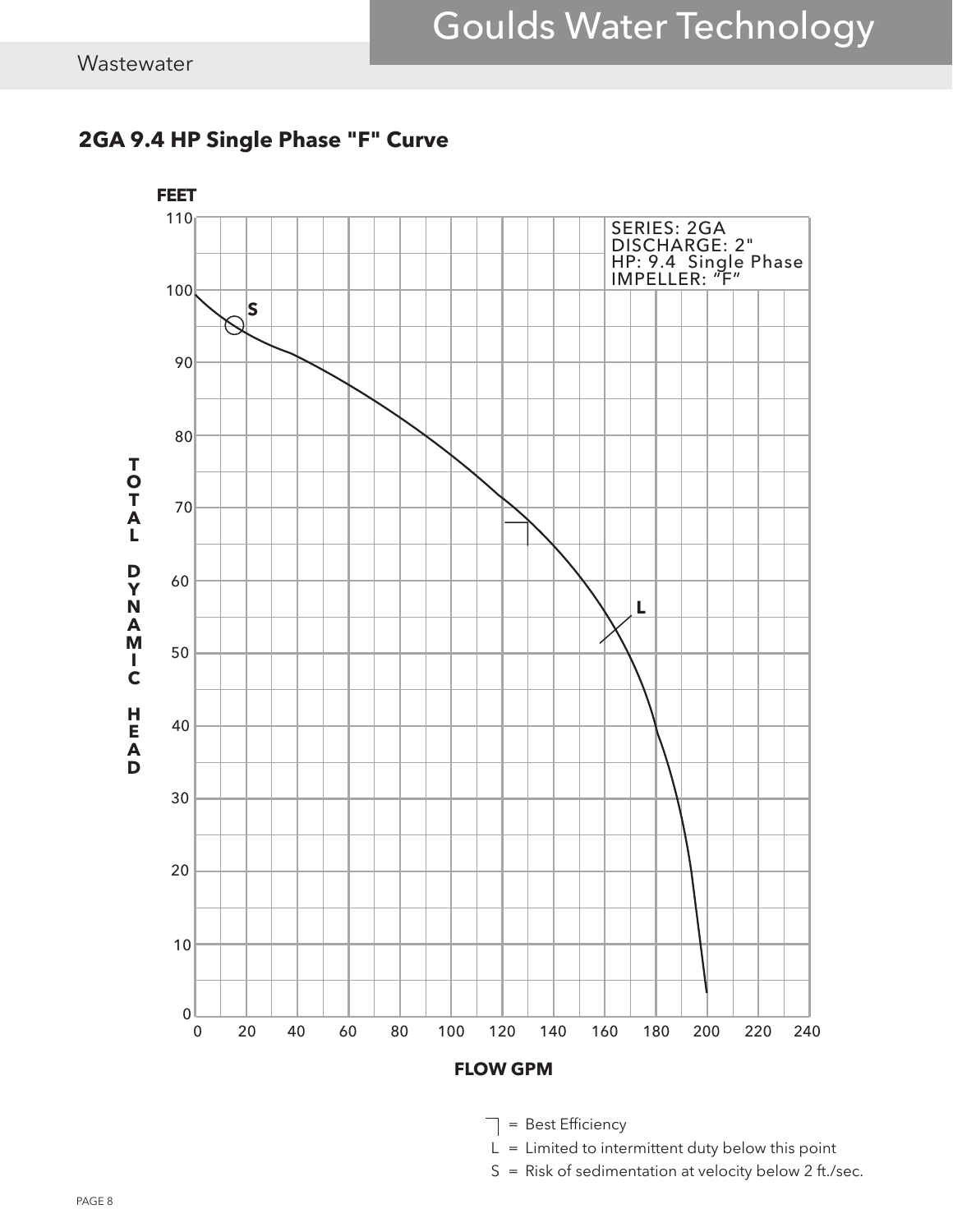



- = Best Efficiency ┱
- $L = L$  imited to intermittent duty below this point
- C = Cavitation limit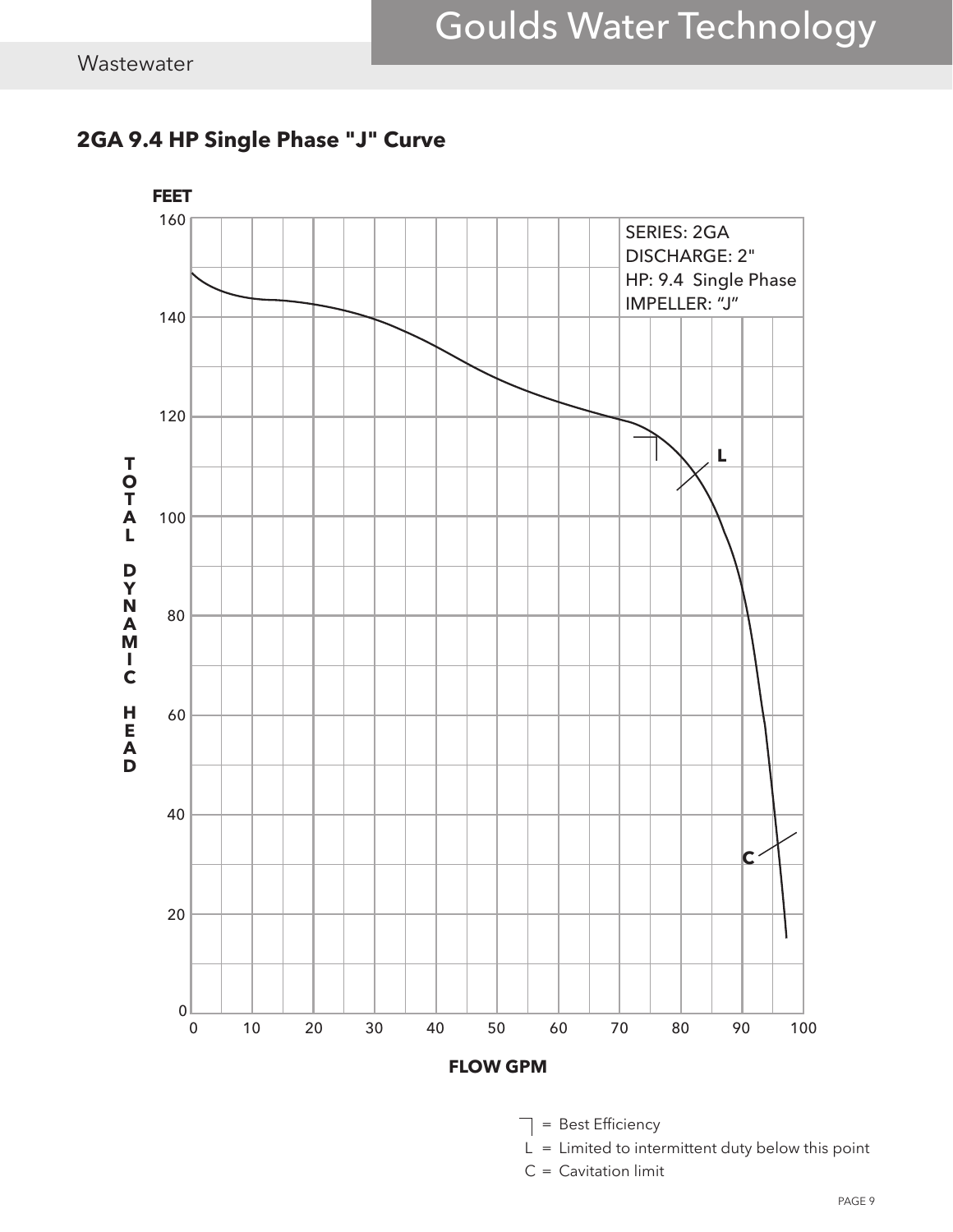

#### **1GA 4 HP Three Phase "C" Curve**



- $L =$  Limited to intermittent duty below this point
- C = Cavitation limit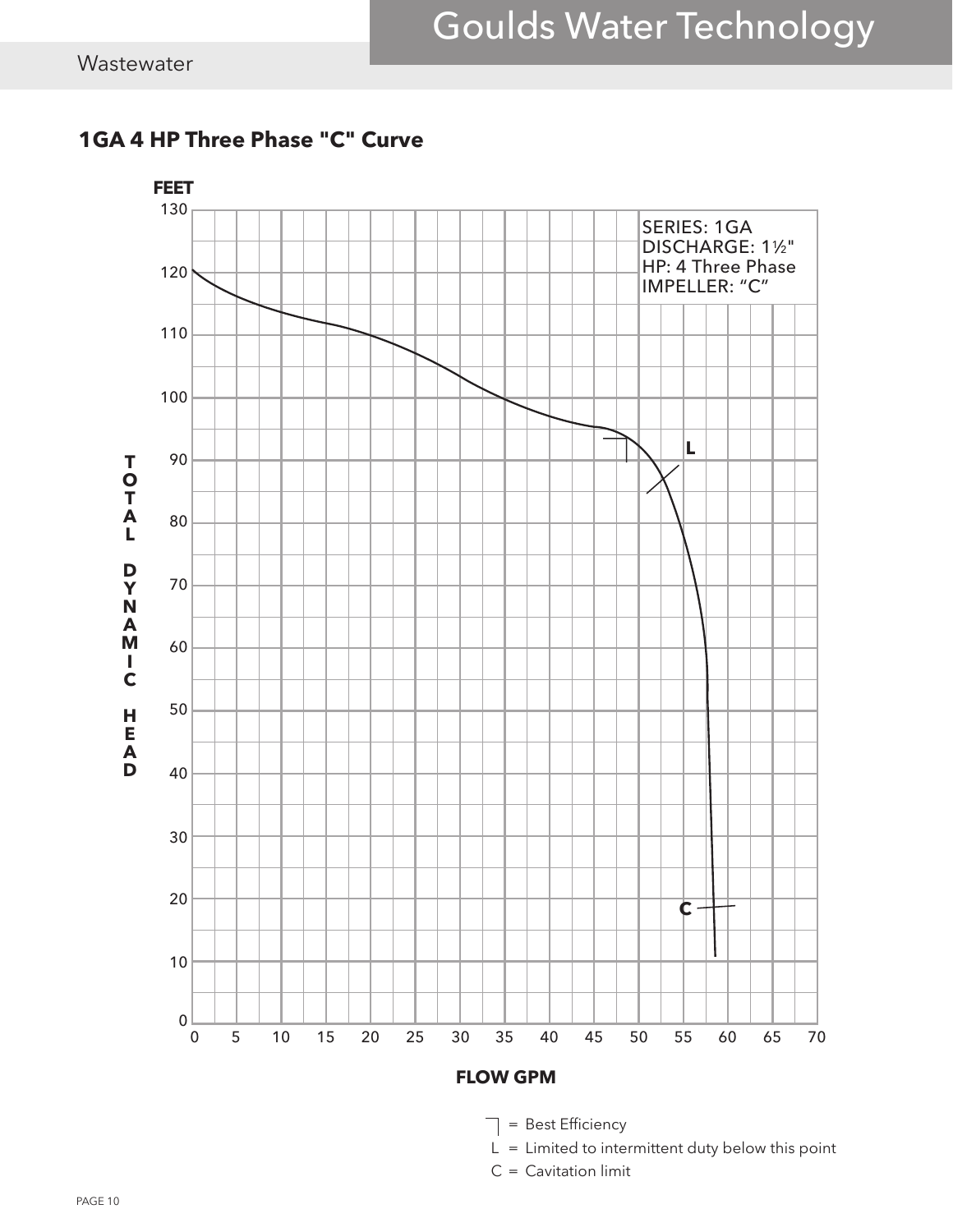

#### **1GA 6 HP Three Phase "B" Curve**

 $\Box$  = Best Efficiency

 $L = L$  imited to intermittent duty below this point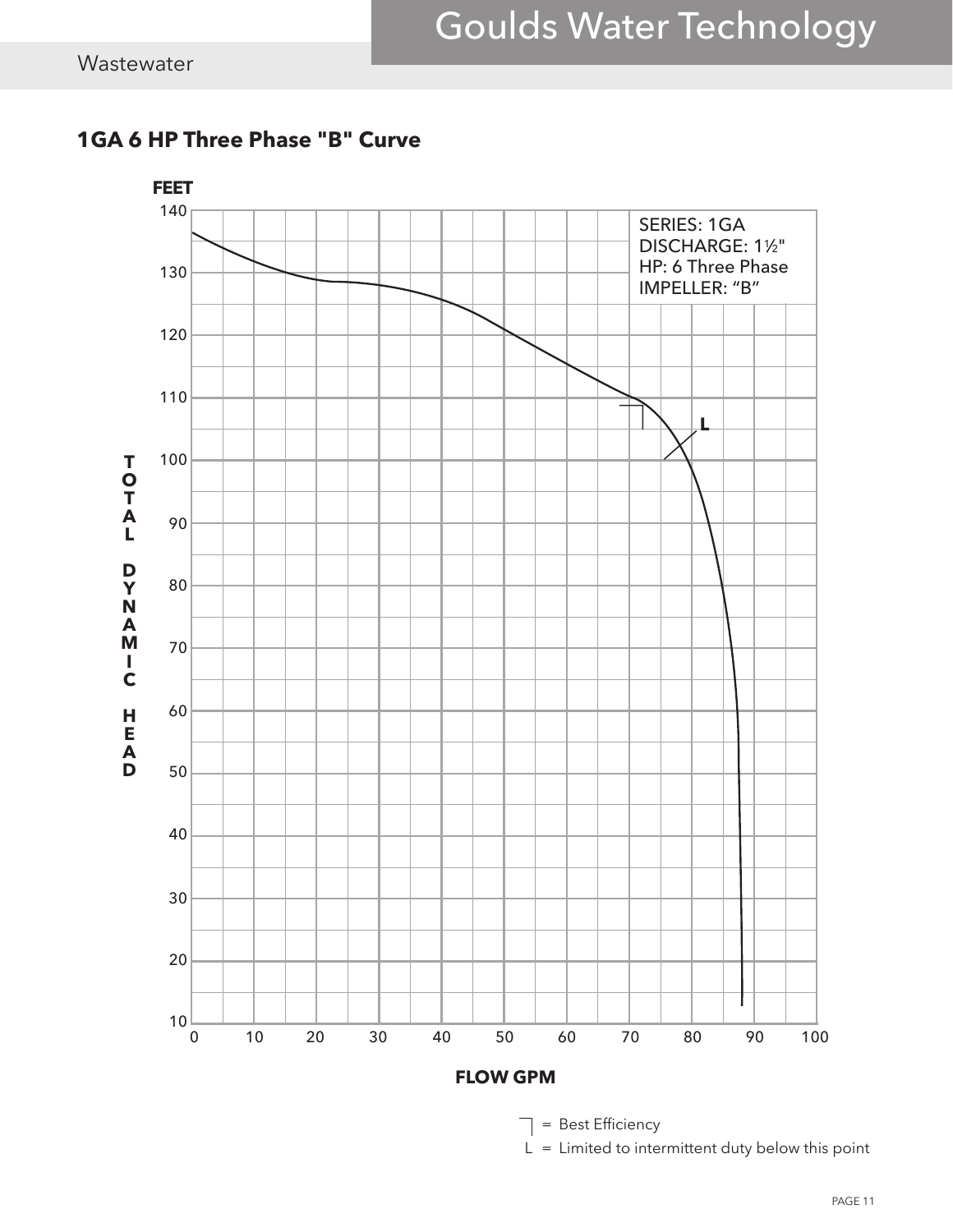



 $\Box$  = Best Efficiency

 $L =$  Limited to intermittent duty below this point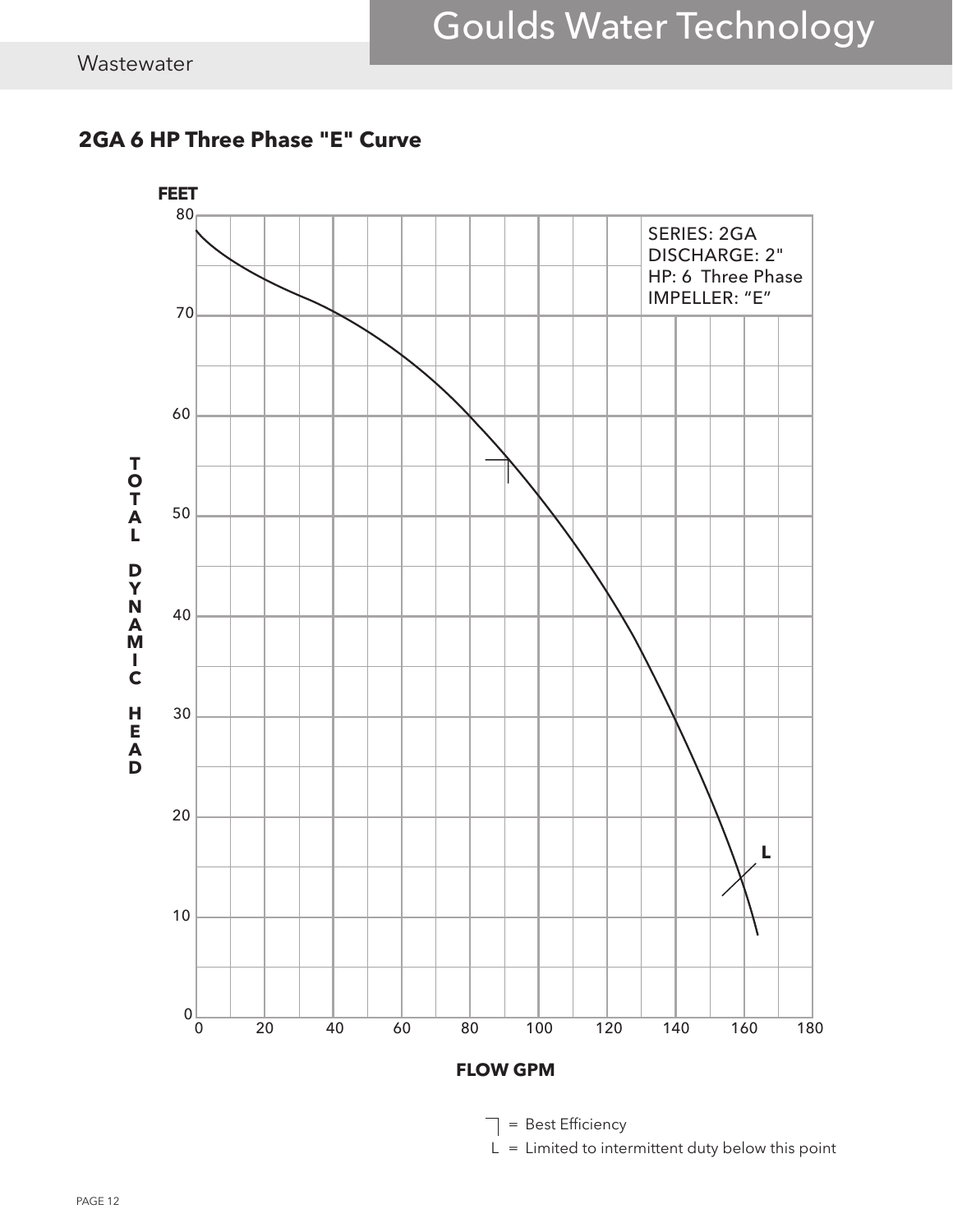

#### **2GA 11 HP Three Phase "A" Curve**



- $L = L$  imited to intermittent duty below this point
- C = Cavitation limit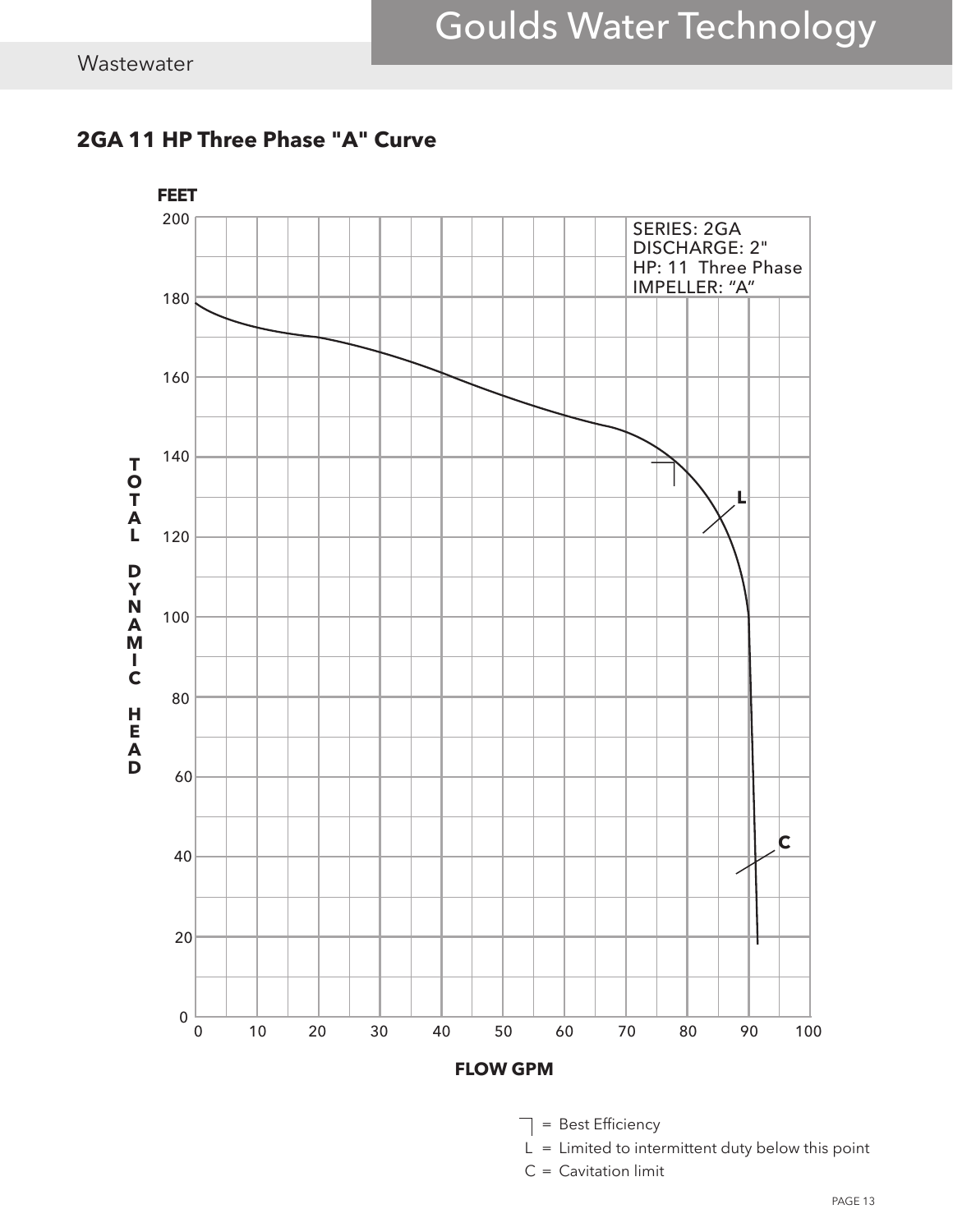

#### **2GA 11 HP Three Phase "D" Curve**

 $\Box$  = Best Efficiency

 $L =$  Limited to intermittent duty below this point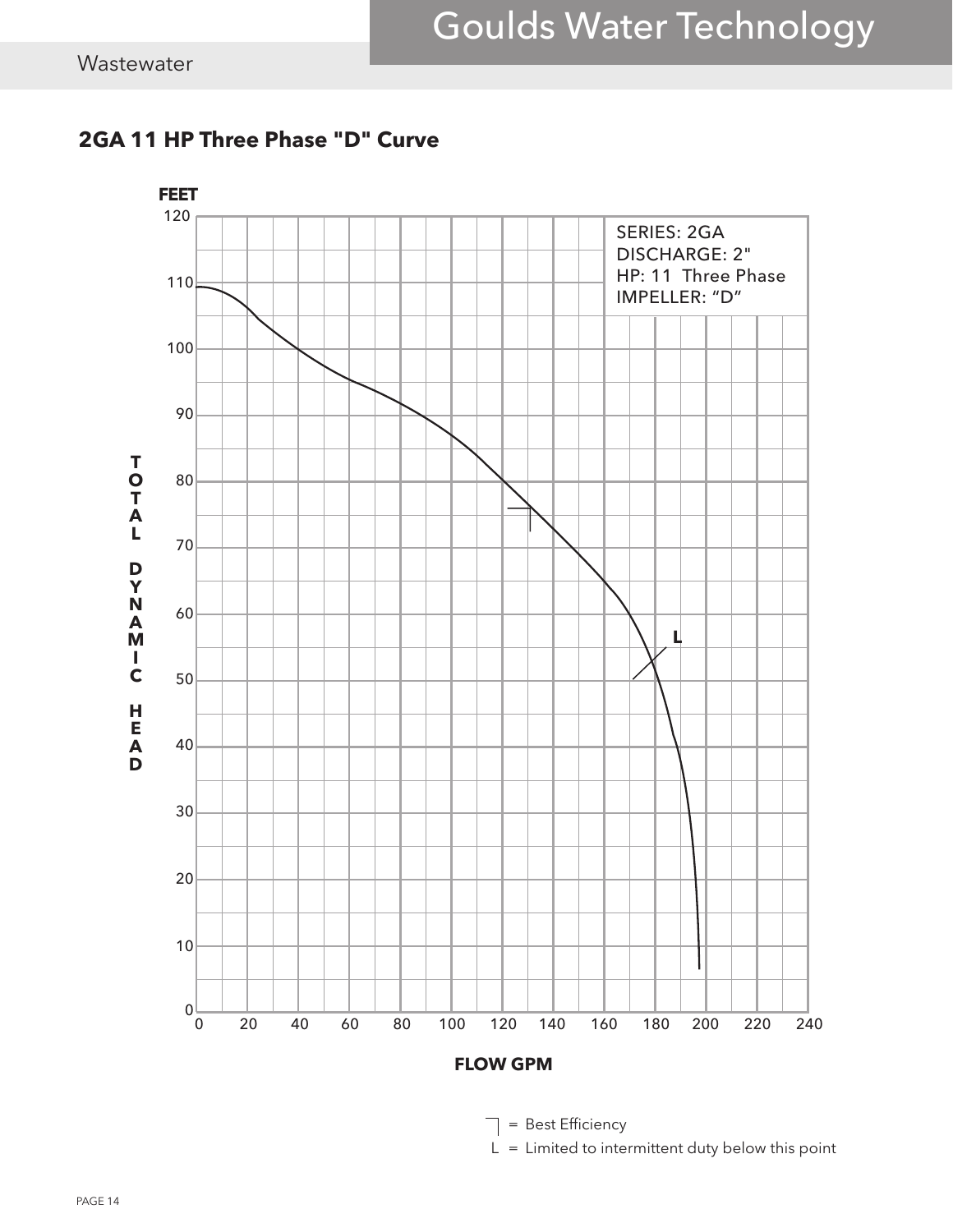## Goulds Water Technology

#### **Notes**